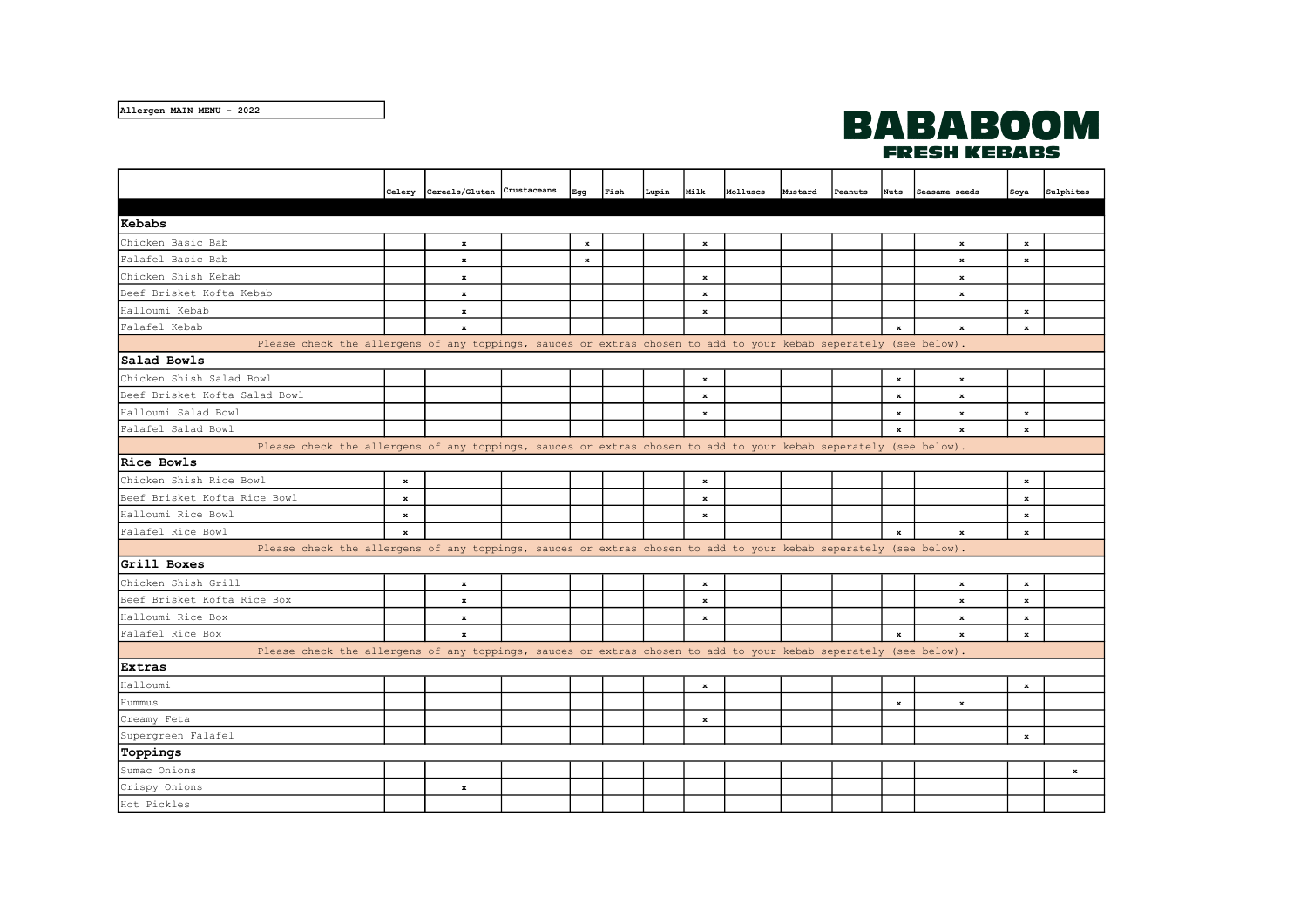Allergen MAIN MENU - 2022



|                               | Celery Cereals/Gluten Crustaceans | Egg         | Fish | Lupin | Milk         | Molluscs | Mustard     | Peanuts |         | Nuts Seasame seeds | Soya        | Sulphites    |
|-------------------------------|-----------------------------------|-------------|------|-------|--------------|----------|-------------|---------|---------|--------------------|-------------|--------------|
|                               |                                   |             |      |       |              |          |             |         |         |                    |             |              |
| Pita Crisps                   | $\mathbf x$                       |             |      |       |              |          |             |         |         | $\bf x$            | $\bf x$     |              |
| Kasseri Cheese                |                                   |             |      |       | $\bf x$      |          |             |         |         |                    |             |              |
| Pickled Red Cabbage           |                                   |             |      |       |              |          |             |         |         |                    |             |              |
| Pomegranate Seeds             |                                   |             |      |       |              |          |             |         |         |                    |             |              |
| Sauces                        |                                   |             |      |       |              |          |             |         |         |                    |             |              |
| MILD Harissa Allioli          |                                   | $\mathbf x$ |      |       |              |          |             |         |         |                    | $\mathbf x$ |              |
| MEDIUM Harissa                |                                   |             |      |       |              |          |             |         |         |                    | $\mathbf x$ |              |
| HOT Tripple Chilli            |                                   |             |      |       |              |          | $\bf x$     |         |         | $\bf x$            |             |              |
| FRESH Green Yoghurt           |                                   |             |      |       | $\bf x$      |          |             |         |         |                    |             |              |
| GARLIC Alloili                |                                   | $\mathbf x$ |      |       |              |          |             |         |         |                    |             |              |
| SWEET Sticky Sumac            |                                   |             |      |       | $\bf x$      |          |             |         |         |                    |             |              |
| NUTTY Tahini                  |                                   |             |      |       |              |          |             |         | $\bf x$ | $\bf x$            |             |              |
| Sides                         |                                   |             |      |       |              |          |             |         |         |                    |             |              |
| Regular Fries                 |                                   |             |      |       |              |          |             |         |         |                    | $\bf x$     |              |
| Regular Fries with BOOM Spice |                                   |             |      |       |              |          |             |         |         | $\bf x$            | $\mathbf x$ |              |
| Curly Fries                   | $\mathbf x$                       |             |      |       |              |          |             |         |         |                    | $\mathbf x$ |              |
| Curly Fries No 1 Allioli      | $\bf x$                           | $\mathbf x$ |      |       |              |          |             |         |         |                    | $\mathbf x$ |              |
| Curly Fries No 2 Feta         | $\bf x$                           |             |      |       | $\mathbf{x}$ |          |             |         |         |                    | $\mathbf x$ |              |
| Flatbread                     | $\bf x$                           |             |      |       |              |          |             |         |         | $\mathbf{x}$       |             |              |
| Garlic Za'atar Flatbread      | $\bf x$                           |             |      |       |              |          |             |         |         | $\bf x$            |             |              |
| Baba's Hummus                 | $\bf x$                           |             |      |       |              |          |             |         | $\bf x$ | $\bf x$            |             |              |
| Spicy Feta Rippled Dip        |                                   |             |      |       | $\bf x$      |          | $\mathbf x$ |         |         | $\bf x$            |             |              |
| Halloumi Fries                |                                   | $\bf x$     |      |       | $\bf x$      |          | $\bf x$     |         |         | $\bf x$            | $\mathbf x$ |              |
| Dessert                       |                                   |             |      |       |              |          |             |         |         |                    |             |              |
| Honeycomb                     |                                   |             |      |       | $\bf x$      |          |             |         |         |                    |             |              |
| Drinks                        |                                   |             |      |       |              |          |             |         |         |                    |             |              |
| Pomegranate Juice             |                                   |             |      |       |              |          |             |         |         |                    |             |              |
| Mango Juice                   |                                   |             |      |       |              |          |             |         |         |                    |             |              |
| Coke                          |                                   |             |      |       |              |          |             |         |         |                    |             |              |
| Diet Coke                     |                                   |             |      |       |              |          |             |         |         |                    |             |              |
| Coke Zero                     |                                   |             |      |       |              |          |             |         |         |                    |             |              |
| Sparkling Water               |                                   |             |      |       |              |          |             |         |         |                    |             |              |
| Passionfruit Margarita        |                                   |             |      |       |              |          |             |         |         |                    |             |              |
| House White Wine              |                                   |             |      |       |              |          |             |         |         |                    |             | $\mathbf{x}$ |
| House Red Wine                |                                   |             |      |       |              |          |             |         |         |                    |             | $\mathbf{x}$ |
| Efes Pilsner                  | $\mathbf{x}$                      |             |      |       |              |          |             |         |         |                    |             |              |